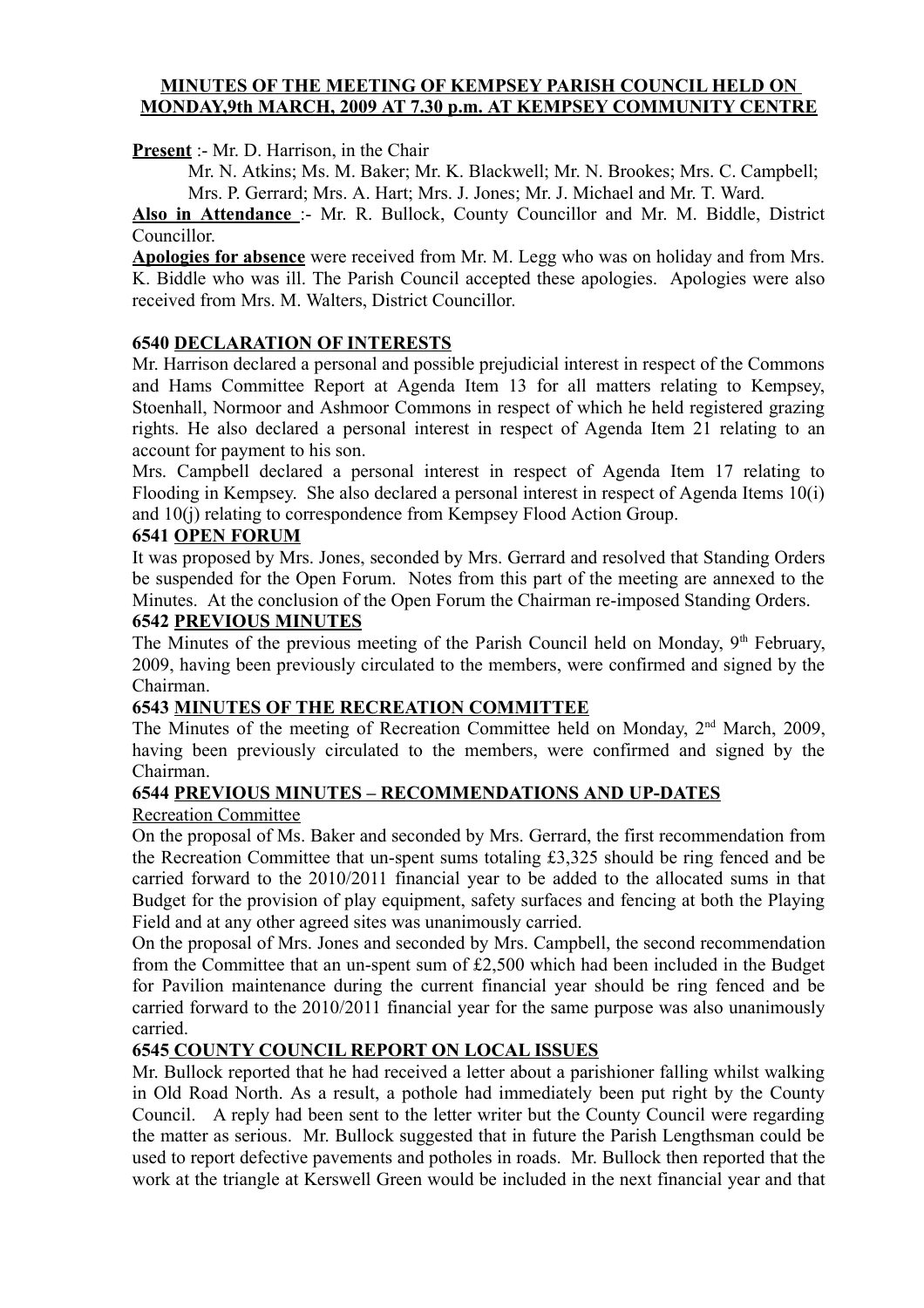double yellow lines would be installed in Christina Close.

In questions to Mr. Bullock, Mr. Brookes drew his attention to a pothole in the A.38 outside the bungalows at the northern end of the village, Mr. Michael asked when the re-surfacing work in Old Road South would be carried out and the Chairman asked whether it would be possible to have the footpaths between the 30 m.p.h. signs and Broomhall Lane sided out?

# **6546 DISTRICT COUNCIL REPORT**

Mr. Biddle reported that bus passes which were operative all day within the Malvern Hills District would shortly only be valid on buses within Worcester City after 9.30 a.m. each morning. With effect from 1<sup>st</sup> April, 2008, the District Council would be introducing a new scheme to deal with green waste by providing wheely bins which would cost £60 per annum to empty and which would be emptied twice monthly. Mr. Biddle then outlined the new Government circular in respect of planning changes which would make Local Planning Authorities consider the impact of flooding. In questions to Mr. Biddle, Mr. Brookes asked if it would be possible to have the large amounts of rubbish collected from Holdings Lane and from the Lower Ham? The Chairman pointed out that he had already reported problem areas for litter to the District Council within the past week.

### **6547 SUSPENSION OF STANDING ORDERS**

It was proposed by the Chairman, seconded by Ms Baker and resolved that Standing Orders be suspended to allow W.P.C. Ransome-Williams to address the Parish Council. She introduced the new C.S.O. for Kempsey, Lucy Rowbotham. W.P.C. Ransome-Williams then asked for assistance from the Parish Council in distributing low energy light bulbs to vulnerable people in the hope of preventing night-time burglaries. She confirmed that double yellow lines would be installed in Christina Close, but not for about 18 months and that it was her intention to try to visit the School more frequently to sort out the parking problems. At this point the Chairman re-imposed Standing Orders.

### **6548 CORRESPONDENCE**

All correspondence, both for report and for information had been made available for inspection by Parish Council Members between 7.00 p.m. and 7.30 p.m.

(a) MHDC – Tree Works at The Rocky

The Parish Council noted that the District Council had 6 weeks in which to consider the application for tree works at The Rocky.

(e) MHDC – Government Estimate of Rough Sleepers

The Parish Council were not aware of any rough sleepers.

(g) Wild Contracts – Estimate for Tree Works at The Rocky

The Parish Council noted that the company would have a second chance to submit an estimate for this work when the new specification was agreed by the District Council's Tree Officer. The Clerk, in conjunction with the Committee Chairman was asked to write a suitable response to their email.

(i) FLAG – Use of Parish Council Notice Boards for FLAG Notices

Mrs. Campbell had previously declared an interest in this matter and the next item of correspondence at (j). As the Parish Council representative on the FLAG Committee, she remained in the room but took no part in the discussions. On the proposal of Mr. Brookes, seconded by Mr. Michael the Parish Council resolved that in this particular instance the Group should be allowed to display up to three A4 notices on each notice board Before being displayed, the Clerk was asked to read through and ratify the contents of each notice.

(j) FLAG – Request for Parish Council Support and Financial Assistance

The Parish Council agreed that whilst they were able to give their full support to the Kempsey Flood Alleviation Scheme, financial support for the FLAG Group was very difficult. The Parish Council Budgets had already been set and the Precept agreed for the 2009/2010 financial year. As such, if it was the wish of the Parish Council to give financial support through the Parish Precept, the earliest possible opportunity to provide any funding would be in the Budget for the financial year commencing in April, 2011. After a short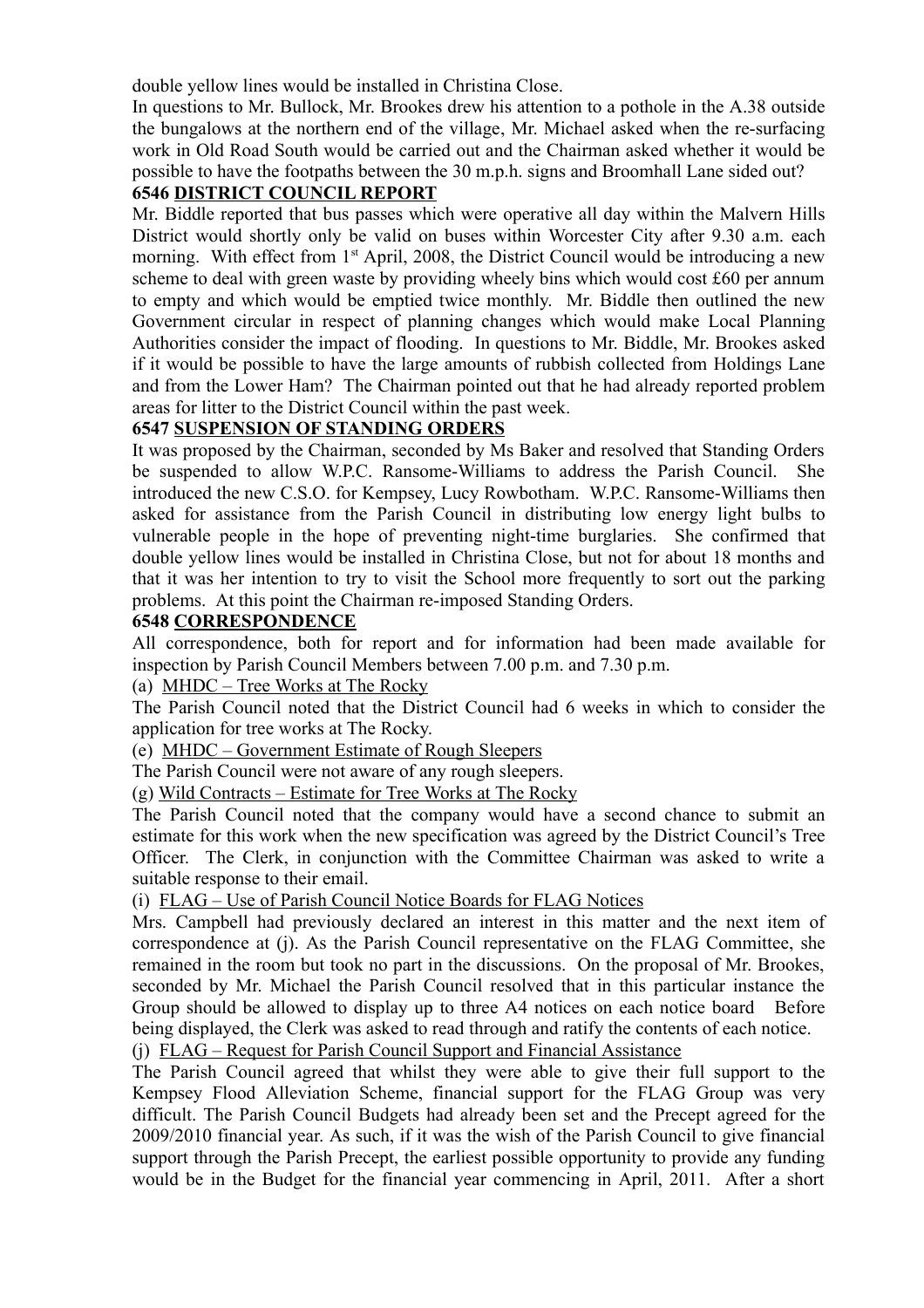discussion the Parish Council agreed to discuss this matter again at their next meeting in April.

(k) Kempsey Cricket Club – Use of Pavilion/Playing Field for Fun Day

The Parish Council agreed to this request subject to the usual conditions that there must be no dogs or horses allowed onto the Playing Field and that cars must not drive on the playing surfaces.

### **6549 ENVIRONMENT COMMITTEE**

(a) Tree Works at The Rocky

The Committee Chairman reported that a new specification had been prepared and that estimates would be sought once planning permission had been received from the District Council. In order to meet the end of March deadline for completion of this work, the Parish Council delegated authority to the Committee Chairman, the Clerk and one other member to accept the lowest estimate and to authorise the work to commence.

### (b) Litter pickers

The Committee Chairman reported that the District Council had provided 5 litter pickers and two rolls of black bin bags. The Parish Council agreed that those litter picking should be handed a notice stating that they were doing so at their own risk and that they must not attempt to remove needles or sharp objects for which specified equipment had to be used.

# (c) Litter Bins

The Committee Chairman reported that provision had been made in the next financial year for the purchase of additional litter bins. She had become aware that Glasdon UK, from whom the Parish Council purchased their bins, were giving a special reduction in the price of about £23 per bin which would last until the end of March. As such, she sought authority to place an order for four additional bins during the current financial year with delivery and the invoice being sent in April. On the proposal of Ms Baker, seconded by Mr. Brookes the Parish Council unanimously agreed to this course of action.

(d) Flyer on Notice Boards re Environmental Matters

The Parish Council agreed to the flyer which had been prepared by the Committee Chairman being placed on all the notice boards.

(e) Bus Shelter at Pixham Ferry Lane – Renovate or Replace

The Committee Chairman reported that a new basic bus shelter without seats would cost about £3,000 plus installation costs, which was more than the initial estimate which had been received to renovate the existing bus shelter. After a short discussion the Parish Council resolved to renovate the existing bus shelter during the 2009/2010 financial year and the Clerk was asked to obtain estimates for this work.

### **6550 PLANNING REPORT**

(a) For Report :-

### MH 135/09 – 4 Brookside

The Parish Council had no objections but had concerns about whether the main sewer from Brookside into Old Road North, which only had a 6" outlet pipe, would be big enough to cope with the 4 proposed new properties. As such, account needed to be taken of where this sewer pipe was located as it could be underneath the site of the proposed new bungalows.

The surface of the driveway to the bungalows was shown as being of tarmac. This slightly sloping driveway needed to have a pervious surface in order to prevent rain water running into the grounds of The Firs, the neighbouring property.

In view of the infrequent bus service between Kempsey and Worcester resulting in the need to rely on private transport, the Parish Council questioned whether there was sufficient onsite parking? Only six parking spaces were shown for the occupants of the bungalows, their visitors and visiting tradesmen.

### MH 196/09 – Land at Old Woodhall Farm, Fox Lane, Green Street

The Parish Council had no objections to this application. The planning applicant's statement was noted that "Mr. R. Palmer is applying for 10 stables to effectively replace the stabling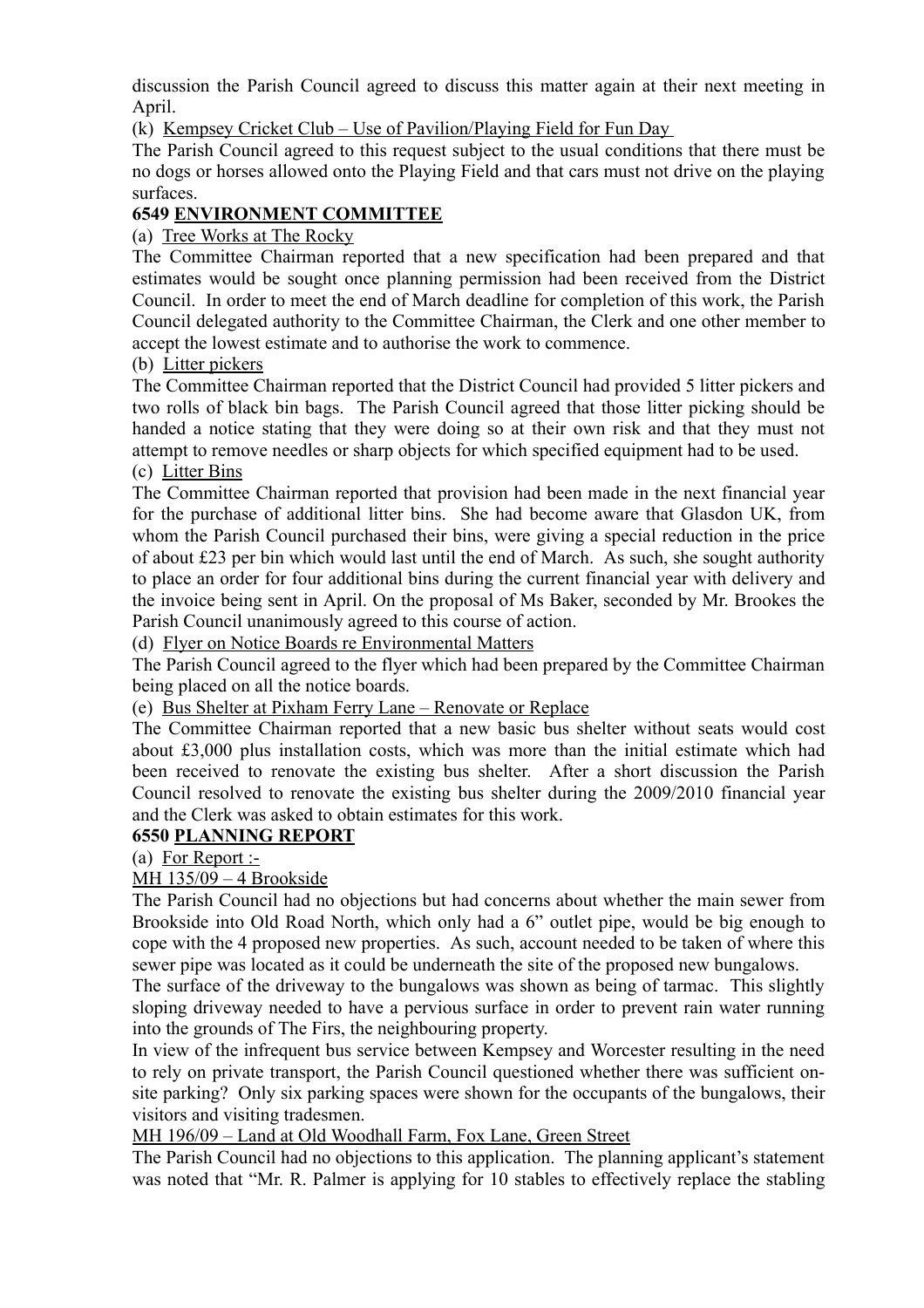that is already in place but which will be demolished if planning permission is approved for the conversion of the brick built barn at Old Woodhall Farm." As such, the Parish Council felt that a planning decision should not be made on this particular application until a decision had been reached on MH 074/09 to convert the barn which was currently being used for stabling to residential use.

The Parish Council noted that the intended use of the 10 new stables was to accommodate the family horses kept for recreational purposes. As such, if planning permission was granted, they asked that a condition should be attached restricting the use of the 10 new stables to private use and not commercial use.

The Parish Council questioned where stable manure from 10 stables would be stored as this was not shown on the plans.?

(b) Comments made to MHDC under Delegated Powers

MH 014/09 – Grianne, Kerswell Green – Replacement 1.5 storey side extension (Full) – No objections

MH 103/09 – Brookfield, Broomhall – Two storey side extension to form kitchen/bedroom and en-suit over and attached garage (Full) – No objections but some concerns

MH 094/09 – 7 Adelaide Close – Single storey attached garage extension and conversion of existing garage to include study, WC and utility room (Full) – No objections

MH 074/09 – Old Woodhall Farm, Fox lane, Green Street – Conversion of barn to residential dwelling (Full) – No objections

MH 196/09 – Croftway, Green Street – Replacement bungalow (Full) – No objections

## **6551 COMMONS AND HAMS COMMITTEE REPORT**

Mr. Harrison, the Parish Council Chairman had previously declared an interest in this item and left the room. The Chair was then taken by Mr. Ward, the Parish Council Vice-Chairman.

(a) Site Meeting at Kempsey Common

The Committee Chairman reported a site meeting would be held on 23<sup>rd</sup> March with residents at Kempsey Common about the Parish Council's proposal to install posts to prevent vehicular access on the grass areas in the vicinity of The Gurkha Knight. This site meeting would be followed by a formal meeting of the Committee at the Community Centre. (b) Ditch at Normoor Common

The Committee Chairman reported that a site inspection had confirmed that the hard roadway which had been installed across Normoor Common by Teal Turf blocked the roadside ditch resulting in the need for a culvert to be installed. This matter would also be discussed at the Committee Meeting.

(c) Grazing rights on Kempsey Common

The Committee Chairman reported that it had been drawn to the Parish Council's attention that ponies had been turned out onto Kempsey Common by a parishioner who property did not appear to have any registered common rights. As such, a letter had been sent to this person pointing out this fact and asking whose grazing rights they were exercising?

(d) The Farmers Arms Caravan Site

The Committee Chairman reported that efforts were being made to try to establish the situation about The Farmers Arms Caravan Site and the legality of the site licence. It was necessary to have this information prior to any decision being made by the Parish Council to install posts in the vicinity of The Gurkha Knight as an access may have to be left to the caravan site.

### (e) Ashmoor Common

The Committee Chairman reported that the old Agreement with Natural England had now run out and he was therefore completing application forms to get new grants.

At this point the Parish Council Chairman returned to the meeting and took the Chair.

(f) Ditching Works at Kerswell Green Common

The Committee Chairman reported that there had been a lot of email correspondence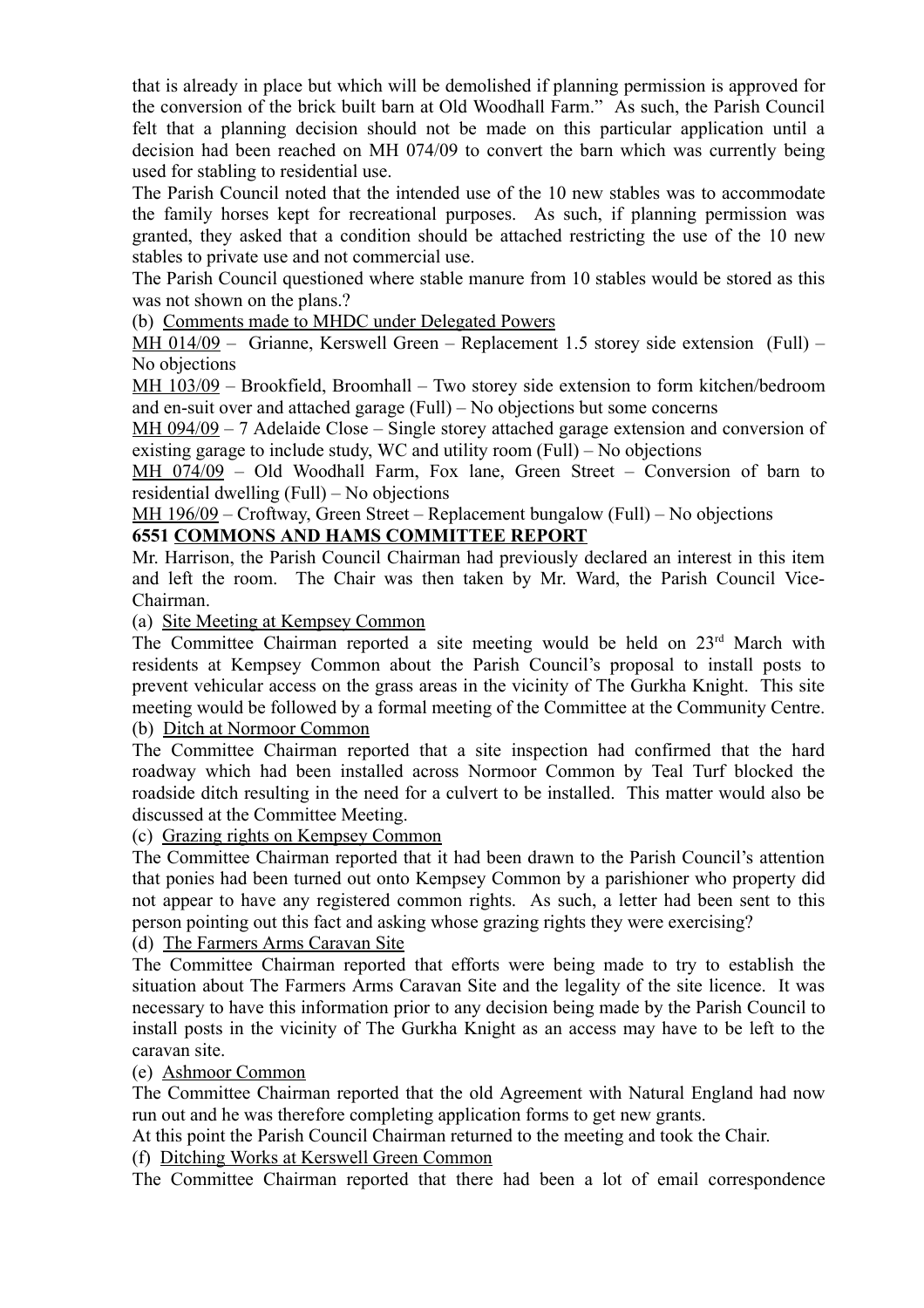between the Parish Council Chairman and others about proposed ditching works at Kerswell Green Common. However, as the landowner, it was necessary for the Parish Council to consider what needed to be done, and when. They also needed to be mindful of their previous precedent set that spoil from ditching works on Kempsey Common was to be removed from common land. Croome Estate had indicated that they wished to have the spoil from their ditch spread on common land On the proposal of Mr. Michael, seconded by Mrs. Jones the Parish Council resolved that in this particular instance they would permit the spoil from the ditching works to be deposited on common land adjacent to the ditch provided that it was spread out and did not form mounds. They also resolved that the works should be carried out after 1<sup>st</sup> May on a date to be agreed with the Parish Council, this being subject to the ground conditions being suitable and subject to any damage being caused to the surface of the common being put right by Croome Estate. Permission was also given to cut the field hedges from the common side within the time limts set by DeFRA for cutting agricultural hedges. The Clerk was asked to communicate this to Croome Estate and also advise them of the location of the septic tank adjacent to the ditch.

### **6552 RECREATION COMMITTEE REPORT**

(a) Trees overhanging The Playing Field - Messrs. Jones and Dillingham

The Clerk was asked to inform Mr. Dillingham that the Parish Council did not cut his hedge or authorise this work. She was asked to point out to Mr. Jones that the Parish Council were not responsible for the matters which he had drawn to their attention and to refer him to the County Council, the Police and the District Council who were responsible for the problems he had raised. Members of the Recreation Committee were asked to inspect the hedge which had been cut back and the Clerk was asked to include this matter on the Agenda for the next meeting.

#### (b) Report by the Joint Committee Chairmen

Mrs. Campbell reported that she and her joint Chairman would be carrying out a survey of potential sites for inclusion in the Play Trail and would also be attending a Workshop organised by Wychavon District Council to discuss funding for play schemes.

#### **6553 COMMUNITY CENTRE COMMITTEE REPORT**

### (a) Royal Mail – use of Brick Building on Rear Car park

The Committee Chairman reported on the frustration being caused by Royal Mail not responding to phone calls about their continued use of the brick store at the rear of the car park.

#### (b) Community Centre Roof

The Committee Chairman reported that as a result of a leak in the roof over the Baby Unit, Messrs. Sneddons had made an inspection of the roof. They had identified the problem and would be submitting an estimate to make the necessary repairs.

#### **6554 HOUSING NEEDS SURVEY**

The Chairman reported that a meeting would be held on Tuesday, 17<sup>th</sup> March with Mr. Nigel Potter to discuss the survey forms etc.

#### .**6555 FLOODING IN KEMPSEY**

Mrs. Campbell had previously declared an interest in this matter. As the Parish Council Representative on FLAG, she reported that a fundraising meeting had been held and that a meeting would be held on Wednesday,  $11<sup>th</sup>$  March at 7.30 p.m. at which representatives from the Environment Agency would be present.

The Chairman reported that he had still not had any response back from either the County Council or the District Council about the emails he had sent to them about flooding. Mr. Bullock, the County Councillor, queried what these outstanding emails related to? The Chairman said that they related to meetings which he had had with Mr. Jon Fraser and Mr. John Wallace from the County Council. Mr. Bullock expressed his extreme annoyance that the Parish Council had arranged meetings with County Council Officers within the area which he represented, without his knowledge and without him being invited to attend. Mr.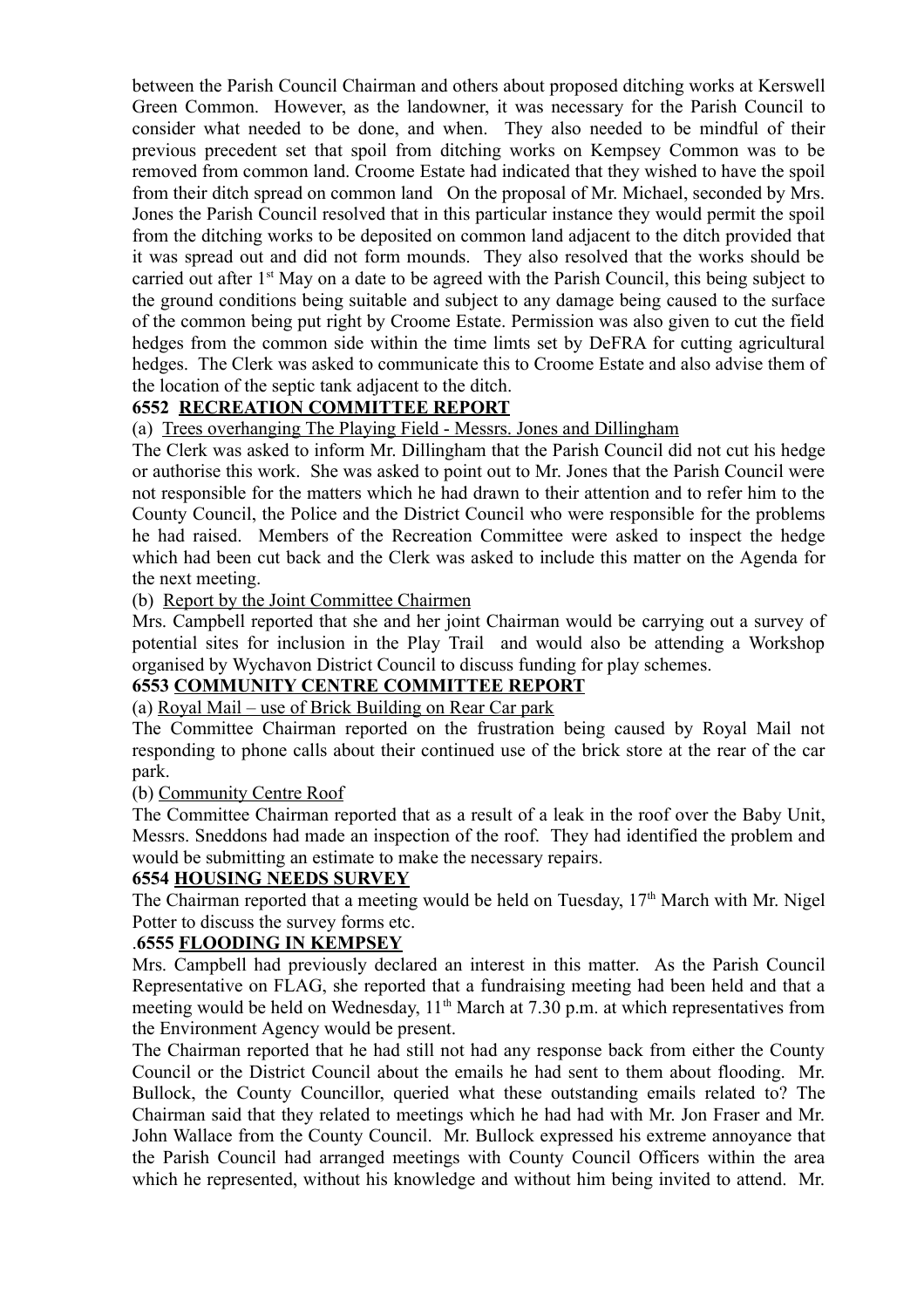Biddle, the District Councillor, said that he took the same attitude as Mr. Bullock in relation to meetings which had been arranged by the Parish Council with District Council Officers.

### **6556 EMERGENCY CONTRACTORS FOR COMMUNITY CENTRE**

The Committee Chairman felt that it would be appropriate to have at least two named contractors for each of the various trades on the emergency contacts list. After a short discussion, the Clerk was asked to include an item in the Parish Magazine asking local tradesmen if they wished to be included on the current list, subject to them having the appropriate current insurance cover, which would need to be inspected by the Parish Council.

### **6557 RECEIPTS & PAYMENTS/RECONCILIATION OF BALANCES TO 28/2/09**

The receipts and payments/bank reconciliation to 28th February, 2009 had been previously circulated to the members. Copies of these documents are attached to the Signed Minutes.

### **6558 CONFIRMATION OF ACTION**

The Parish Council ratified payment of the following urgent accounts which had been made under delegated powers :-

Staff salaries for February as shown on the list circulated to Members and annexed to the Signed Minutes

### **6559 ACCOUNTS FOR PAYMENT**

Mr. Harrison, the Parish Council Chairman had previously declared an interest in the item relating to the payment to his son of £135.00 for the installation of time switches at the Community Centre. He left the room for this particular item when the Chair was taken by Mr. Ward, the Vice-Chairman.

The Parish Council resolved to authorise payment of the above items and of the following items :-

Mrs. S. Cordell – Cleaning – 26/1/09 to 16/2/09 - £180.00

Mrs. A.P. Halford - Petty Cash for February - £20.75

Kempsey Sports Association – Annual Grant - £1,500

British Gas – Community Centre - £1,260.46 (inc. £229.09 VAT)

Colliers Landscaping Services – Tree Works at The Rocky - £80.00

### **6560 CONFIDENTIAL SESSION**

The Parish Council resolved that in view of the nature of the business about to be transacted, that the public and Press should be excluded

### **THERE BEING NO FURTHER BUSINESS, THE CHAIRMAN DECLARED THE MEETING CLOSED AT 9.37 p.m.**

Signed at the next ensuing meeting of Kempsey Parish Council

Chairman of such next ensuing meeting